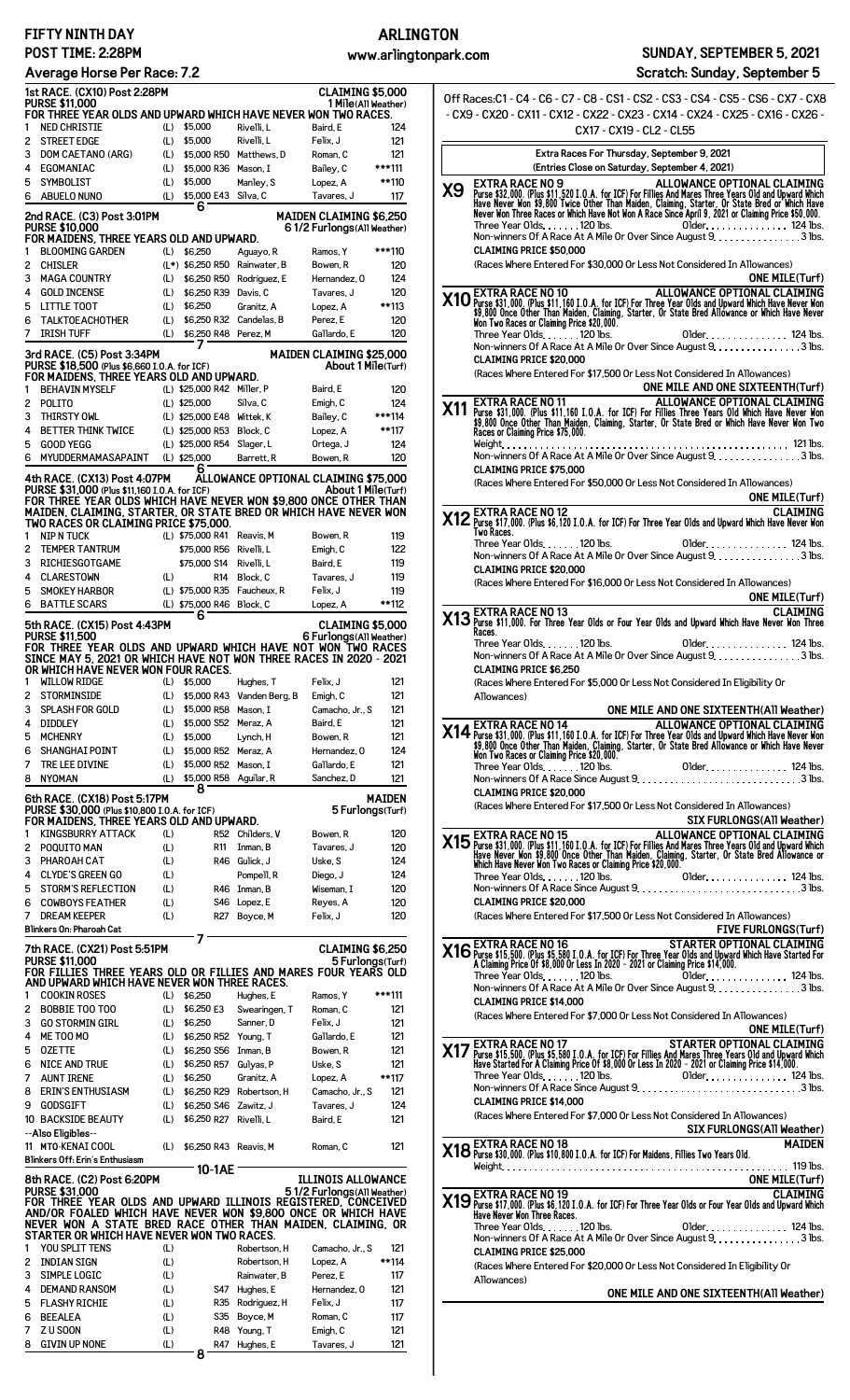# **FIFTY NINTH DAY**

# **ARLINGTON**

| I 11 I 11 IN 11 I 11 I 11 I 11 I 11                                                                                                                                                                                             | ARLIN                                                                                |
|---------------------------------------------------------------------------------------------------------------------------------------------------------------------------------------------------------------------------------|--------------------------------------------------------------------------------------|
| POST TIME: 2:28PM                                                                                                                                                                                                               | www.arling                                                                           |
| <b>Average Horse Per Race: 7.2</b>                                                                                                                                                                                              |                                                                                      |
| CLAIMING<br>X20Purse \$10,000. For Three Year Olds and Upward Which Have Not Won A Race In 2021 or Which Have<br>Never Won Four Races.                                                                                          |                                                                                      |
| Three Year Olds. 120 lbs.                                                                                                                                                                                                       | Older. 124 lbs.                                                                      |
| <b>CLAIMING PRICE \$4,000</b>                                                                                                                                                                                                   |                                                                                      |
| (Races Where Entered For \$3,200 Or Less Not Considered In Eligibility Or                                                                                                                                                       |                                                                                      |
| Allowances)                                                                                                                                                                                                                     |                                                                                      |
|                                                                                                                                                                                                                                 | ONE MILE AND ONE SIXTEENTH(All Weather)                                              |
| <b>EXTRA RACE NO 21</b><br>XZ1 Purse \$13,000. For Three Year Olds and Upward Which Have Not Won A Race Since April 9 or Which<br>Have Never Won Four Races.                                                                    | <b>CLAIMING</b>                                                                      |
|                                                                                                                                                                                                                                 |                                                                                      |
|                                                                                                                                                                                                                                 |                                                                                      |
| <b>CLAIMING PRICE \$7.500</b>                                                                                                                                                                                                   |                                                                                      |
| (Races Where Entered For \$6,250 Or Less Not Considered In Eligibility Or                                                                                                                                                       |                                                                                      |
| Allowances)                                                                                                                                                                                                                     |                                                                                      |
|                                                                                                                                                                                                                                 | <b>SEVEN FURLONGS(All Weather)</b><br>Alternate Distance: Five And One Half Furlongs |
| CLAIMING<br>X22 Purse \$11,500. For Fillies And Mares Three Years Old and Upward Which Have Not Won A Race Since<br>May 9, 2021 or Which Have Never Won Four Races.                                                             |                                                                                      |
| Three Year Olds. 120 lbs.                                                                                                                                                                                                       | Older. 124 lbs.                                                                      |
| <b>CLAIMING PRICE \$5.000</b>                                                                                                                                                                                                   |                                                                                      |
| (Races Where Entered For \$4,000 Or Less Not Considered In Eligibility Or                                                                                                                                                       |                                                                                      |
| Allowances)                                                                                                                                                                                                                     |                                                                                      |
|                                                                                                                                                                                                                                 | FIVE AND ONE HALF FURLONGS (All Weather)                                             |
| EXTRA RACE NO 23-<br>X23 Purse \$13,000. (Plus \$4,320 I.O.A. for ICF) For Fillies And Mares Three Years Old and Upward Which<br>Have Started For A Claiming Price Of \$4,000 Or Less In 2020 – 2021 or Claiming Price \$8,000. | STARTER OPTIONAL CLAIMING                                                            |
| Three Year Olds. 120 lbs.                                                                                                                                                                                                       | Older. 124 lbs.                                                                      |
| <b>CLAIMING PRICE \$8,000</b>                                                                                                                                                                                                   | Non-winners Of A Race At A Mile Or Over Since August 9. 3 lbs.                       |
| .                                                                                                                                                                                                                               |                                                                                      |

(Races Where Entered For \$4,000 Or Less Not Considered In Allowances)

|                                                                                                                                                                            | <b>ONE MILE(All Weather)</b> |
|----------------------------------------------------------------------------------------------------------------------------------------------------------------------------|------------------------------|
| CLAIMING <b>X24</b><br>X24 Purse \$13,000. For Fillies And Mares Three Years Old and Upward Which Have Not Won A Race Since<br>April 9 or Which Have Never Won Four Races. |                              |
| Three Year Olds. $\dots$ . 120 lbs.<br>Non-winners Of A Race Since August $9, \ldots, \ldots, \ldots, \ldots, \ldots, \ldots, 3$ lbs.                                      | 01 der. 124 lbs.             |
| <b>CLAIMING PRICE \$7,500</b><br>(Races Where Entered For \$6,250 Or Less Not Considered In Eligibility Or<br>Allowances)                                                  |                              |

### **SIX FURLONGS(All Weather)**

#### **SCRATCH TIME IS 10:00 A.M.**

**\*\*\*\*\*\*\*\*\*\*\*\*\*\*\*\*\*\*\*\*\*\*\*\*\*\*\*\*\*\*\*\*\*\*\*\*\*\*\*\***

#### **Section 510.250 Claiming Price:**

**a. For a period of 30 days after the claim of a thoroughbred horse, the horse may race for the same claiming price or higher than the price at which it was claimed. The horse is eligible to run back for a lesser price on the 31st day after the claim.**

**b. Starter handicap or starter allowance races are not subject to subsection (a).**

**TRAINERS: BE ALERTED TO THE NEW MEDICATION RULES THAT THE ILLINOIS RACING BOARD HAS IMPLEMENTED. GUIDELINES ARE AVAILABLE AT THE ITHA, THE DETENTION BARN, YOUR OWN VET AND THE RACING OFFICE. BE AWARE OF ALL THE CHANGES. IF YOU HAVE ANY QUESTIONS, PLEASE CALL THE STATE VET AT THE DETENTION BARN, OR YOUR PERSONAL VET.**

#### **SECURITY NOTICE:**

**Security has requested that we notify horsemen to be aware of the large number of people walking through the tunnel out to the track. For large groups, especially with young children, please go up to the grandstand to access the apron.**

#### **JOCKEY CHANGES:**

**Yabriel O. Ramos will be represented by Juan Ramirez 773.704.5094 Sophie Doyle will be representing herself 626.248.6764 Javier Ortega will be represented by Jose Perez 708.657.7024 Victor Severino will be representing himself 727.424.1415 Chel-C Bailey will be represented by Penny Ffitch-Heyes 847-561-7170**

**ATTENTION HORSEMEN/HORSEWOMEN: IF THERE IS ANYBODY WHO WANTS TO WRITE A CHECK TO THE HORSEMEN'S BOOKKEEPER'S OFFICE: Please make sure the check is written out to the person's name or Arlington Park. We cannot accept checks in a partnership name, company name or stable name.**

**OWNERS AND TRAINERS: Please be advised that any horse claimed at Arlington must turn in their papers to the Racing Office within 48 hours after being claimed. There will be a hold placed on your Account in the Bookkeeper's office until the papers are turned into the Racing Office.**

**TRAINERS: All horses not tattooed, must be digitally tattooed. Process is still to pay the horsemen's bookkeeper. If you have any questions, call Ken Winebaugh at 815-715-2693.**

**There will be a donation of \$5.00 per horse per start for Galloping Out. If you do not wish to participate in this program, you must sign the Opt-Out Declaration Form in the Horsemen's Bookkeeper's Office or the ITHA Office.**

**ATTENTION TRAINERS: NEW EQUINE SAFETY AND WELFARE RULES. For the 2021 season requires a veterinary examination by the attending veterinarian and submitted to the Racing Office at Meagan.Simpson@arlingtonpark.com and the State Veterinarian at Dawn.Folker@Illinois.gov PRIOR to entry for the following: 1.) First time starters 5yo and up 2.)Any horse that has not raced in the previous 365 days 3.)Any horse 8 yrs. of age or older.**

**Training Hours: Main Track - 7 Days a week 6:00 am-10:00am (break at 8:00am). Training Track - 6:00am-10:00am (break at 7:20am) Sundays, Tuesdays, Wednesdays, Fridays and Saturdays. CLOSED: Mondays and Thursdays.**

**Schooling (Gate): 7:30-9:30am. Wednesday through Sunday. If you have any questions, call Oakie at 708.653.7048.**

**TRAINERS: You are responsible for putting up security signs on any horse that is in to race at least 4 hours and 15 minutes prior to their race's post time. Trainers who fail to do so may be fined up to \$500.**

**TRAINERS: PER ILLINOIS RACING BOARD RULE 603.70 (I)(1)(F). YOU ARE REQUIRED TO ENSURE YOUR HORSE THAT IS IN TO RACE, IS GUARDED AT ALL TIMES AFTER RECEIVING LASIX UNTIL THE HORSE IS TAKEN TO THE PADDOCK. OTHERWISE IT WILL BE SCRATCHED. If your horse is not on Lasix, your horse will have to be in two hours prior to post time.**

**The Illinois Racing Board has asked that we notify all owners that they will enforce Section 1408.60 Possession of Credentials "The Board may require visible display of a license in a restricted area". The paddock and the winner's circle are restricted areas and owners should visibly display their license at all times while in these areas.**

**Under Arlington's 2021 approved plan for spectators, there are two options for a licensed owner/trainer attending the races. First, an owner can choose to purchase tickets, OR as a free option, up to 4 licensed owners per table with a horse running may register for seating. If you do not have a horse running, you can register to be put on a wait-list and any seat not used will be given to those on a first come, first serve basis. We will do our best to accommodate every licensed owner/trainer. To register, go to Arlingtonpark.com, click Horsemen/Horsewomen Information under the Racing tab, click Race Day**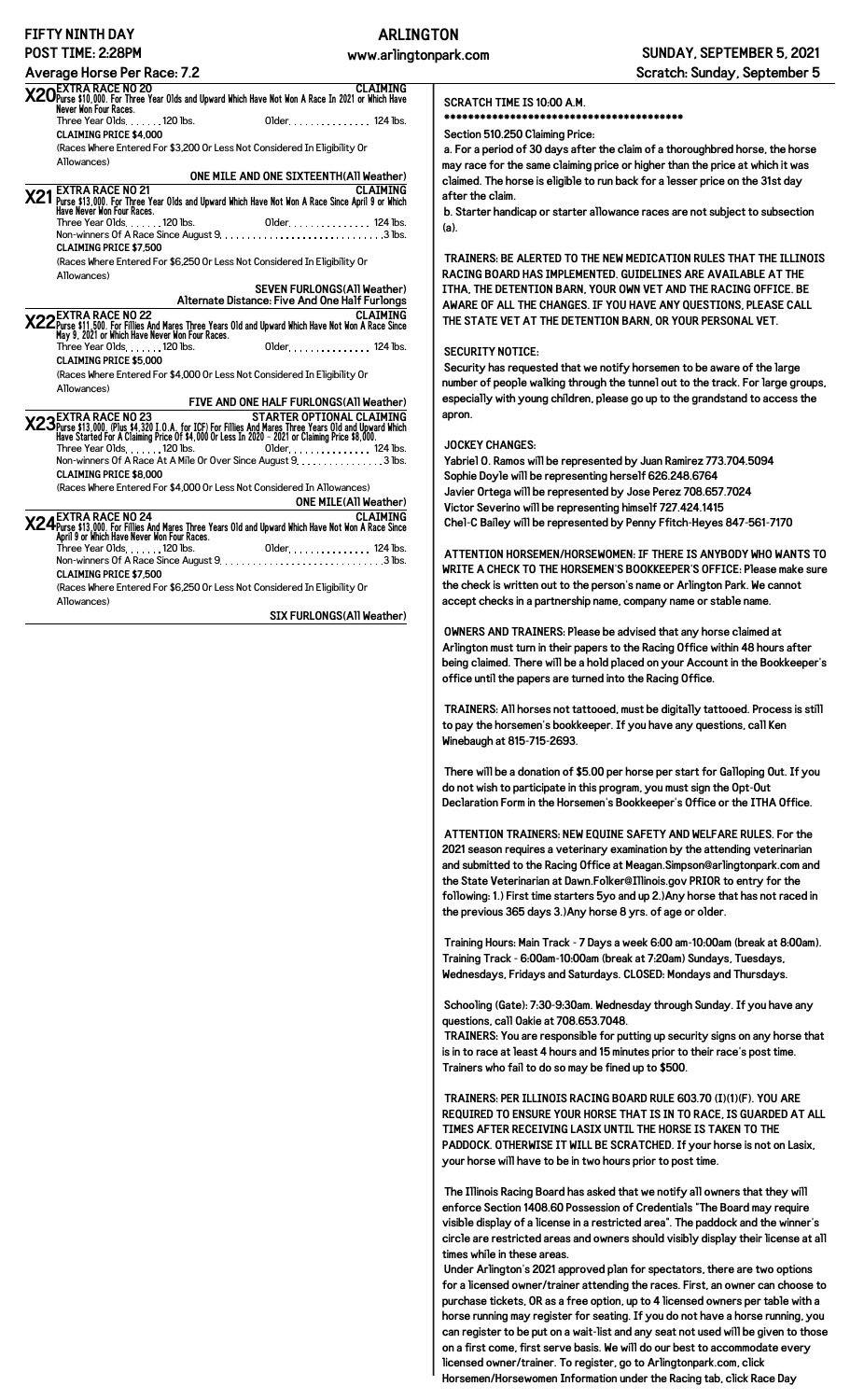**Viewing, select your date under free ticket option, and fill out your information. Sarah Johnson is the liaison for the press box seating and can be reached at sarah.johnson@arlingtonpark.com if you have any questions.**

**\*\*UPDATE June 1st\*\*If you are a licensed owner or trainer, you may present your license at the gate to receive free General Admission. This will not admit any other guests.**

**The following IRB rule goes into effect on July 1, 2021 and applies to the non-substitute races.**

**Section 1413.131 Carding Purse and Handicap Races**

**b) Beginning July 1, 2021, the track shall card races pursuant to this subsection. All non-claiming races (including maiden special weights, but with the exception of other maiden races) and claiming races with a claiming value of \$20,000 or more having six or more separate interests must be carded and run. However, if scratches reduce the number of interests in such a race to fewer than six, the association may run the race as a non-wagering exhibition and card and run a substitute race for wagering purposes.**